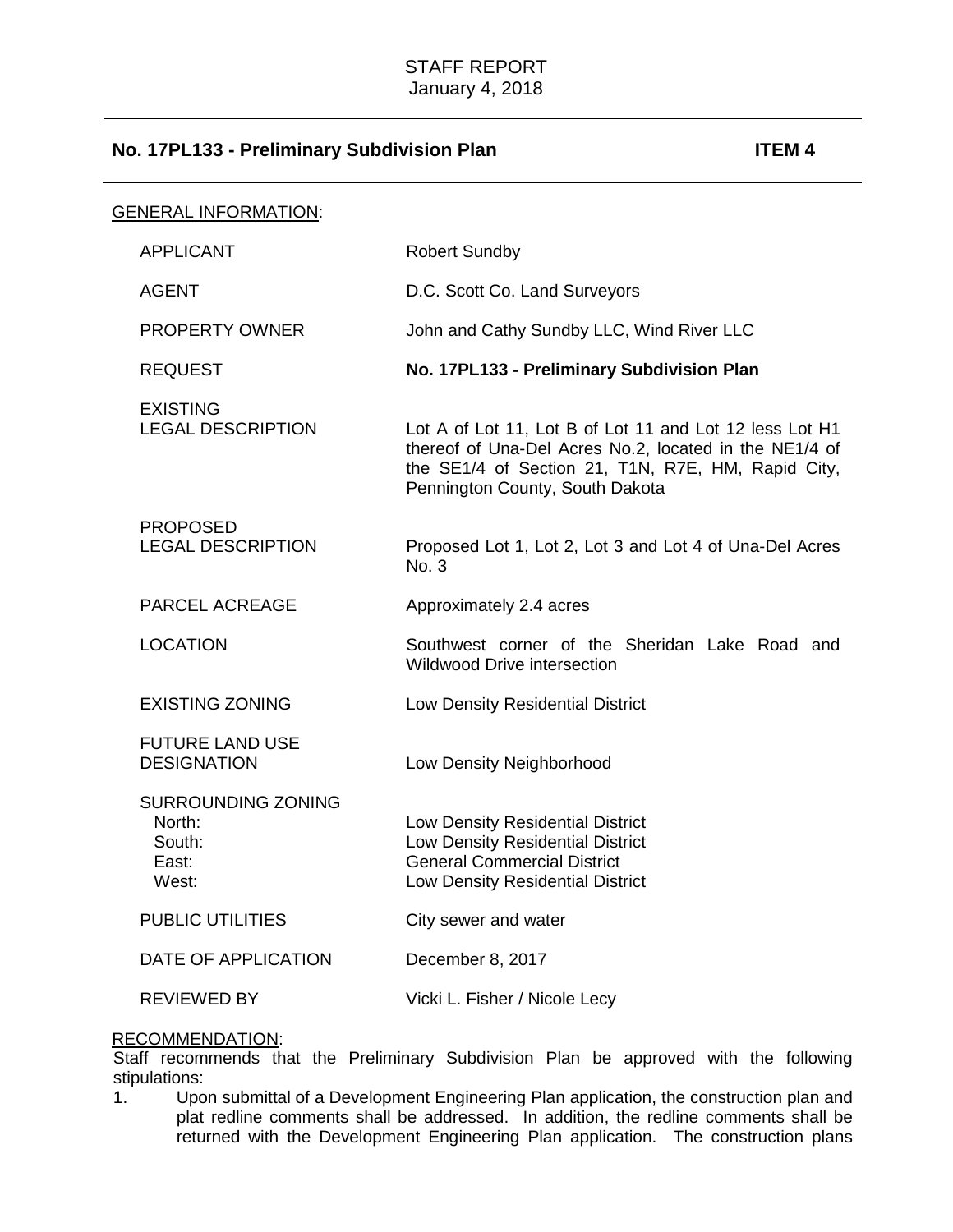shall include water and sewer services to all proposed lots, at a minimum stubbed to the property line;

- 2. Prior to approval of the Development Engineering Plan application, submitted engineering reports required for construction approval shall be accepted and agreements required for construction approval shall be executed if subdivision improvements are required. In addition, permits required for construction shall be approved and issued and construction plans shall be accepted in accordance with the Infrastructure Design Criteria Manual. All final engineering reports shall be signed and sealed by a Professional Engineer and contain a Certification Statement of Conformance with City Standards as required by the Infrastructure Design Criteria Manual;
- 3. Upon submittal of a Development Engineering Plan application, construction plans for the proposed private access and utility easement shall be submitted for review and approval showing the easement with a minimum width of 50 feet and constructed with a minimum 24 foot wide paved surface, curb, gutter, sidewalk, street light conduit, water and sewer. In addition, a cul-de-sac bulb shall be provided and located in a minimum 104 foot diameter right-of-way with a minimum 84 foot diameter paved surface or an Exception shall be obtained. If an Exception is obtained a copy of the approved document shall be submitted with the Development Engineering Plan application;
- 4. Upon submittal of a Development Engineering Plan application, construction plans for Wildwood Drive shall be submitted for review and approval showing the dedication of one additional foot of right-of-way with an additional five feet of right-of-way for a total of six feet the first 200 feet extending west from Sheridan Lake. In addition, construction plans shall be submitted showing the construction of one additional foot of pavement and street light conduit or an Exception shall be obtained. If an Exception is obtained, a copy of the approved Exception shall be submitted with the Development Engineering Plan application;
- 5. Upon submittal of a Development Engineering Plan application, provide water quality test results for the two existing wells. If the test results show that either existing well does not meet minimum standards, the existing homes shall connect to City water prior to submittal of a Final Plat application. In addition, easements shall be provided as needed;
- 6. Upon submittal of a Development Engineering Plan application, construction plans shall be submitted for review and approval showing that the two existing on-site wastewater systems are being abandoned as per City Ordinance and the connection of the existing and proposed homes to public sewer. Easements shall also be provided as needed;
- 7. Upon submittal of a Development Engineering Plan application, a drainage plan and report prepared by a Registered Professional Engineer as per the Infrastructure Design Criteria Manual and the Rapid City Municipal Code shall be submitted for review and approval for the proposed subdivision improvements. The drainage report shall address storm water quantity control and storm water quality treatment. In addition, easements shall be provided as needed;
- 8. Prior to approval of the Development Engineering Plan application, a Development Agreement shall be entered into with the City for all public improvements;
- 9. Upon submittal of a Development Engineering Plan application, a cost estimate of the required subdivision improvements shall be submitted for review and approval;
- 10. Prior to submittal of a Final Plat application, the plat document shall be revised to show the Certificate of Ownership as "Wind River LLC";
- 11. Upon submittal of a Final Plat application, surety for any required subdivision improvements that have not been completed shall be posted and the subdivision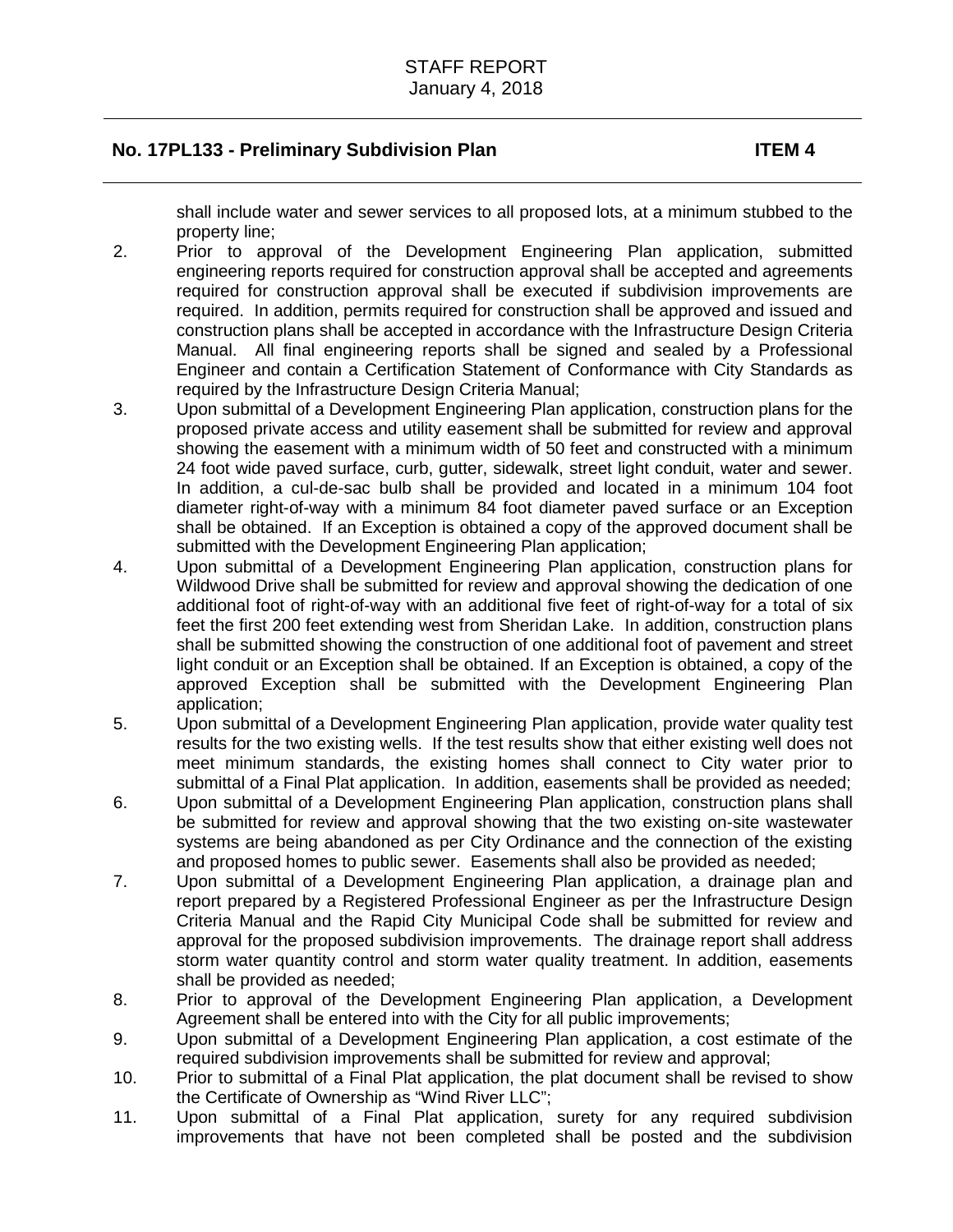inspection fees shall be paid;

- 12. Prior to the City's acceptance of the public improvements, a warranty surety shall be submitted for review and approval as required. In addition, any utilities and drainage proposed outside of the dedicated right-of-way shall be secured within easement(s); and,
- 13. Upon submittal of a Final Plat application, a Road Maintenance Agreement for the proposed private access and utility easement shall be submitted for recoding at the Register of Deed's Office.

### GENERAL COMMENTS:

The applicant has submitted a Preliminary Subdivision Plan to replat three existing lots into four lots. The lots range in size from 0.506 acres to 0.701 acres and are to be known as Lots 1 through 4 of Una Del Acres No. 3.

The property is located west of Sheridan Lake Road and south of Wildwood Drive. Currently, a single family residence and a detached garage is located on proposed Lot 2. A single family residence is also located on proposed Lot 3. Proposed Lots 1 and 4 are void of any structural development.

A Preliminary Subdivision Plan is a tentative plan of a proposed subdivision requiring the installation of public improvements. Approval of a Preliminary Subdivision Plan by the City Council is required before an applicant can proceed with Development Engineering Plans and a Final Plat application for all or part of the area within the Preliminary Subdivision Plan application.

### STAFF REVIEW:

Staff has reviewed the Preliminary Subdivision Plan and has noted the following considerations:

- Zoning: The property is currently zoned Low Density Residential District which requires a minimum 6,500 square foot lot size when public utilities serve the property. The two existing residences are served by private on-site wells and wastewater systems which require a minimum one acre lot size. As previously noted, the lots range in size from 0.506 acres to 0.701 acres. The applicant has submitted a site plan showing that City sewer and water services will be extended to serve the proposed lots. As such, the proposed lot sizes are in compliance with the Rapid City Municipal Code.
- Wildwood Drive: Wildwood Drive is located along the north lot line of the property and is classified as a local street requiring that it be located in a minimum 52 foot wide right-of-way with an additional 10 feet of right-of-way the first 200 feet as it extends west from Sheridan Lake Road, a principal arterial street. In addition, the street must be constructed with a minimum 26 foot wide paved surface, curb, gutter, street light conduit, sewer and water. The developer is responsible to construct sidewalk at intersections including accessible ramps and unbuildable lots and provide grading to accommodate all future sidewalks. The balance of the sidewalks is required to be constructed at the time of a building permit. Currently, Wildwood Drive is located in a 50 foot wide right-of-way and is constructed with a 25 foot wide paved surface, curb, gutter, sewer, water and an accessible ramp at the intersection with Sheridan lake Road. Upon submittal of a Development Engineering Plan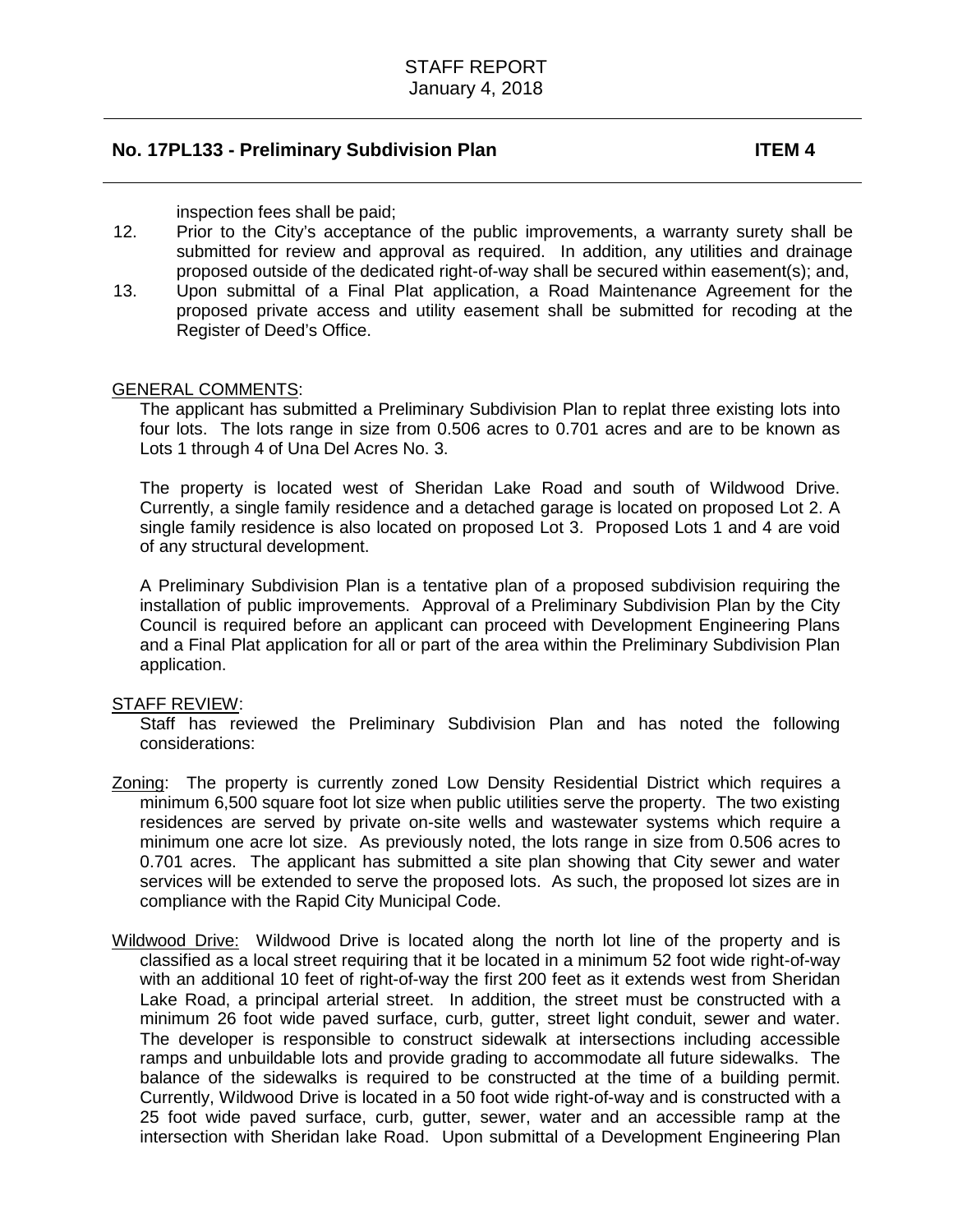application, construction plans for Wildwood Drive must be submitted for review and approval showing the dedication of one additional foot of right-of-way with an additional five feet of right-of-way for a total of six feet the first 200 feet extending west from Sheridan Lake Road. In addition, construction plans must be submitted showing the construction of one additional foot of pavement and street light conduit or an Exception must be obtained or an Exception must be obtained. If an Exception is obtained, a copy of the approved Exception must be submitted with the Development Engineering Plan application.

Private Access and Utility Easement: The applicant's site plan shows the proposed dedication of a 25 foot wide private access and utility easement to serve as access to proposed Lots 1 and 4. The easement is classified as a lane place street requiring a minimum 50 feet of width and the construction of a minimum 24 foot wide paved surface, curb, gutter, sidewalk, street light conduit, water and sewer. In addition, a cul-de-sac bulb must be provided at the end of the easement. The cul-de-sac bulb must be located in a minimum 104 foot diameter easement and constructed with a minimum 84 foot diameter paved surface. Upon submittal of a Development Engineering Plan application, construction plans for the easement must be submitted for review and approval as identified or an Exception must be obtained. If an Exception is obtained, a copy of the approved Exception must be submitted with the Development Engineering Plan application.

In order to secure maintenance of the proposed easement, a Road Maintenance Agreement must be submitted for recording at the Register of Deed's Office upon submittal of a Final Plat application.

- Sheridan Lake Road: Sheridan Lake Road is located along the east lot line of the property and is classified as a principal arterial street on the City's Major Street Plan requiring that the street be located in a minimum 100 foot wide right-of-way and constructed with a minimum 36 foot wide paved surface, curb, gutter, sidewalk, street light conduit, sewer and a dual water main. Sheridan Lake Road is currently constructed to meet the minimum design standards of a principal arterial street. As such, no additional improvements are needed as a part of this plat.
- Water: The two existing homes are currently served by a private well located on each lot. However, an 8 inch Southwest Pressure Zone water main and a 14 inch Red Rock Pressure Zone water main currently exist in the Wildwood Drive right-of-way. In addition, an 8 inch and a 12 inch Southwest Pressure Zone water main currently exists in the Sheridan Lake Road right-of-way. The property is located within the Southwest Pressure Zone. Upon submittal of a Development Engineering Plan application, water quality test results for the two existing wells must be provided. If the test results show that either existing well does not meet minimum standards, the existing homes must connect to City water prior to submittal of a Final Plat application. In addition, easements must be provided as needed.
- Sewer: The two existing homes are currently served by on-site wastewater systems. However, an 8 inch sewer main currently exists in the Wildwood Drive right-of-way and a 15 inch sewer main currently exists in the Sheridan Lake Road right-of-way. Upon submittal of a Development Engineering Plan application, construction plans must be submitted for review and approval showing the two existing on-site wastewater systems being abandoned as per City Ordinance and the connection of the existing and proposed homes to public sewer.